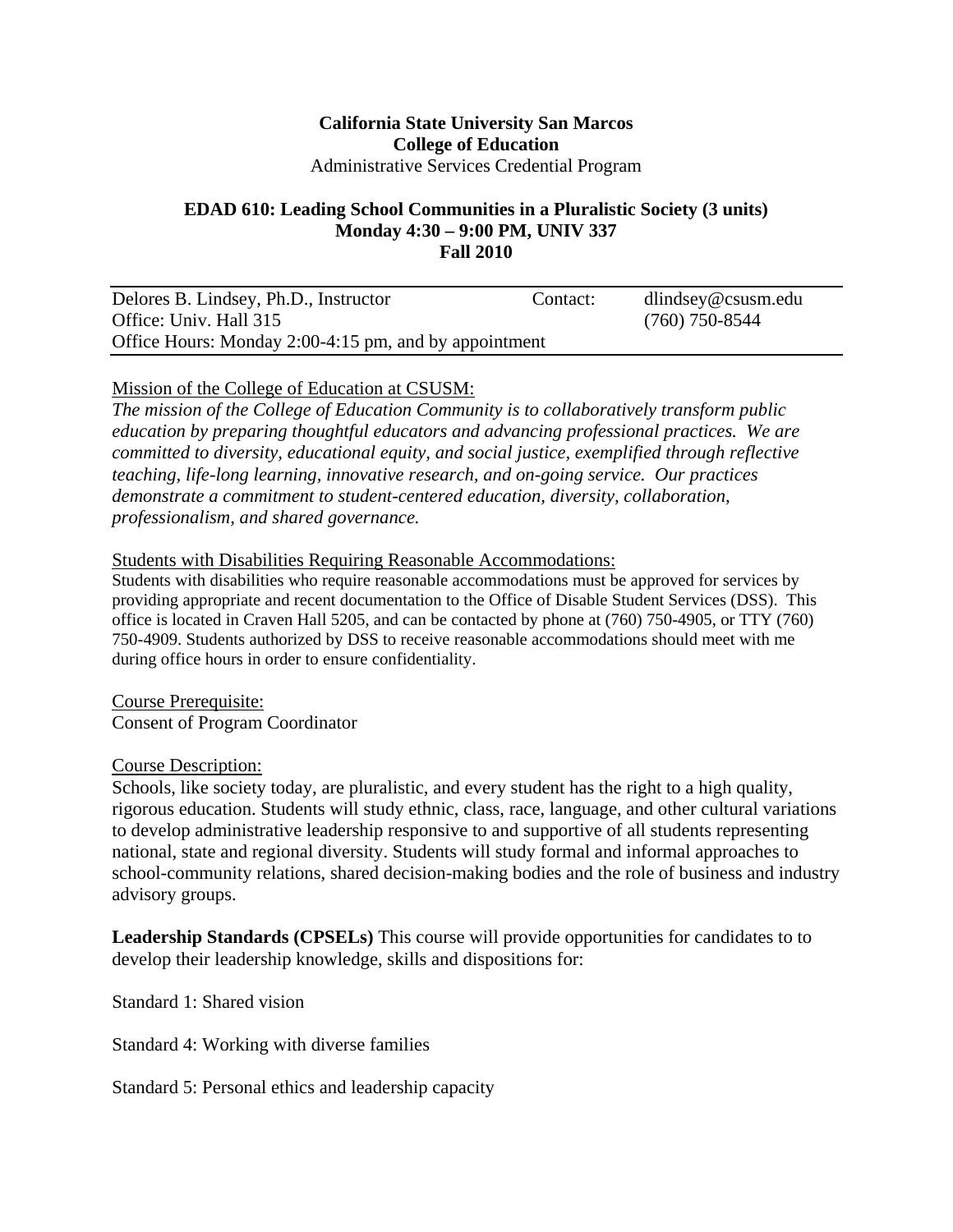# **Standards for CALIFORNIA TEACHERS OF ENGLISH LEARNERS (CTEL)**

Standard 9: Culture and Cultural Diversity and Their Relationship to Academic Achievement Standard 10: Culturally Inclusive Instruction

#### **The course will assist administrative candidates to:**

- 1. Develop a comprehensive knowledge of socio-political-cultural variations effecting leadership, administrative and managerial practices in the public school.
- 2. Develop a personal vision for culturally proficient leadership.
- 3. Develop formal and informal approaches to effectively lead and manage schoolcommunity relations for the improvement of public education.
- 4. Understand and use a variety of decision-making methods, focusing on shared decision-making, always with the students in mind.
- 5. Work with various interest groups including business, industry and advisory groups.

### Course Objectives:

Upon completion of the course, the candidate will know, understand, and have practice in effective leadership practices regarding:

- Community-school relations
- Principles of public relations
- Community relations and interactions with diverse racial-ethnic, socioeconomic, political and occupational individuals and groups
- Concepts, policies and procedures ensuring access and equity for all students to high quality education, with evaluation and integrated services
- Techniques and procedures for working with community agencies, school site councils and other quasi-governing bodies
- Communication modes, models, policies and effects
- Means of identifying and working with community influence groups
- The role of the school, parents and other care-givers, and the community in the educational process
- Uses of technology relating to school communities

#### Teaching/ Learning Philosophy:

Effective learning uses all modalities. As such, we will be teachers, students and mentors. We will use a variety of approaches including reading, reflection, discussion, simulation, and case studies. Each class member must be committed to active participation and to ensuring the engagement of all class members.

#### Required Reading:

- *Introduction to Education Leadership & Organizational Behavior: Theory into Practice*  2<sup>nd</sup> edition. Patti L. Chance, Eye on Education:NY. 2009.
- *Culturally Proficient Learning Communities: Confronting Inequities through Collaborative Curiosity.* Delores B. Lindsey, Linda D. Jungwirth, Jarvis V.N.C. Pahl, and Randall B. Lindsey. Corwin: CA. 2009.
- Each student will select a book on leaders and/or leadership to read and review.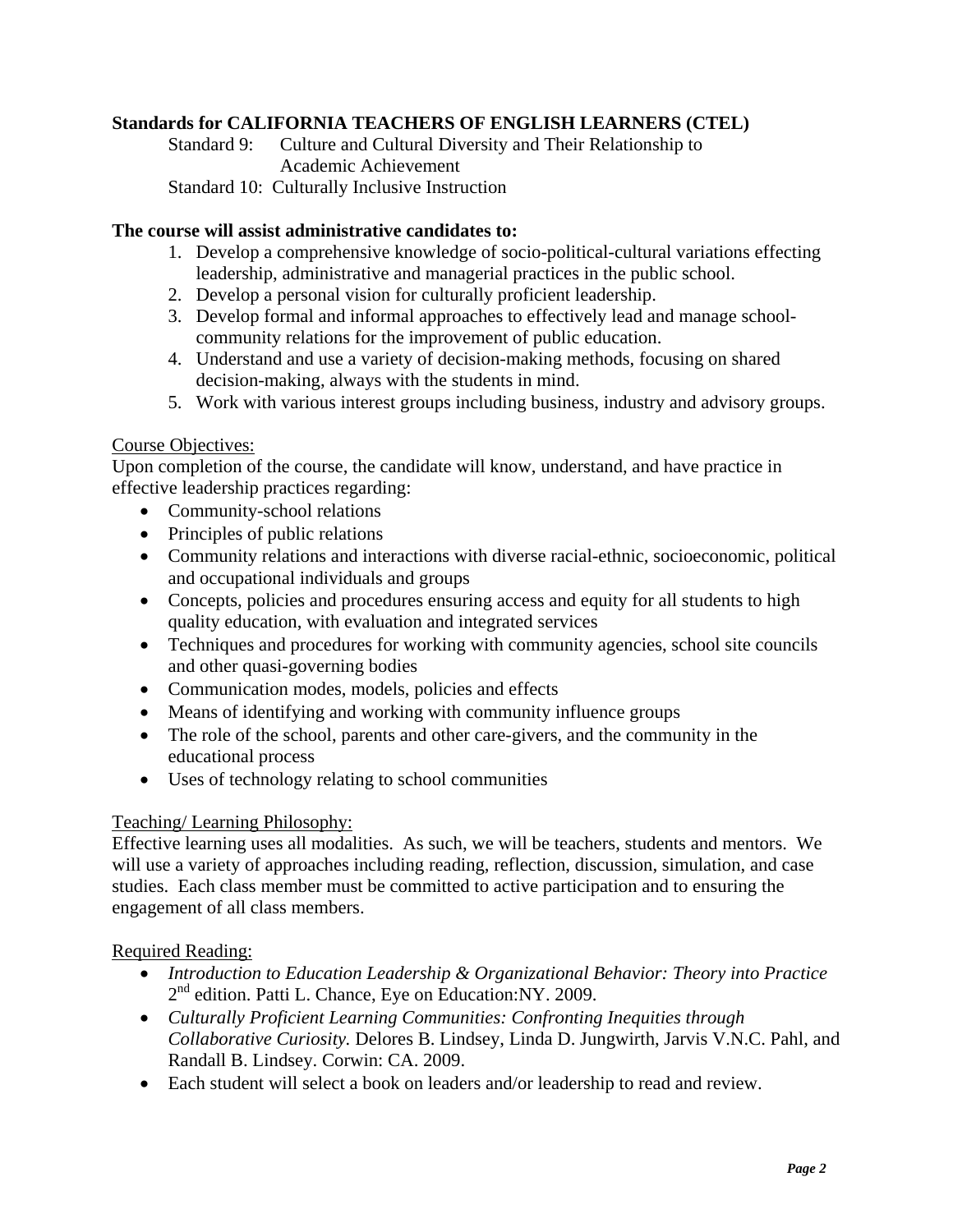# Attendance Policy of the College of Education:

Due to the dynamic and interactive nature of this course, you are expected to attend all classes and participate actively. At a minimum, you must attend more than 80% of class time, or may not receive a passing grade for the course at the discretion of the instructor. If, for any reasons, you miss two class sessions or are late (or leave early) more than three sessions, you cannot receive a grade of "A". Should you have extenuating circumstances, contact the instructor as soon as possible to make appropriate arrangements.

### All university writing requirement:

In keeping with All-University Writing Requirement, all courses must have a writing component of at least 2,500 words. This will be met through written reactions, draft and final papers, reports and reflections related to assignments.

# CSUSM Academic Honesty Policy:

"Students will be expected to adhere to standards of academic honesty and integrity, as outlined in the Student Academic Honesty Policy. All written work and oral presentation assignments must be original work. All ideas/materials that are borrowed from other sources must have appropriate references to the original sources. Any quoted material should give credit to the source and be punctuated with quotation marks.

Students are responsible for honest completion of their work including examinations. There will be no tolerance for infractions. If you believe there has been an infraction by someone in the class, please bring it to the instructor's attention. The instructor reserves the right to discipline any student for academic dishonesty in accordance with the general rules and regulations of the university. Disciplinary action may include the lowering of grades and/or the assignment of a failing grade for an exam, assignment, or the class as a whole."

Incidents of Academic Dishonesty will be reported to the Dean of Students. Sanctions at the University level may include suspension or expulsion from the University.

#### Plagiarism:

As an educator, it is expected that each student will do his/her own work, and contribute equally to group projects and processes. Plagiarism or cheating is unacceptable under any circumstances. If you are in doubt about whether your work is paraphrased or plagiarized see the Plagiarism Prevention for Students website http://library.csusm.edu/plagiarism/index.html. If there are questions about academic honesty, please consult the University catalog.

#### Grading Policy:

The following are expectations of every student:

- Active participation in class discussions/activities.
- On time completion of all course requirements assignments.
- Demonstration of learning, thinking, stretching, listening, reflecting.
- A high level of scholarship is expected of all students; only graduate level quality work will be accepted.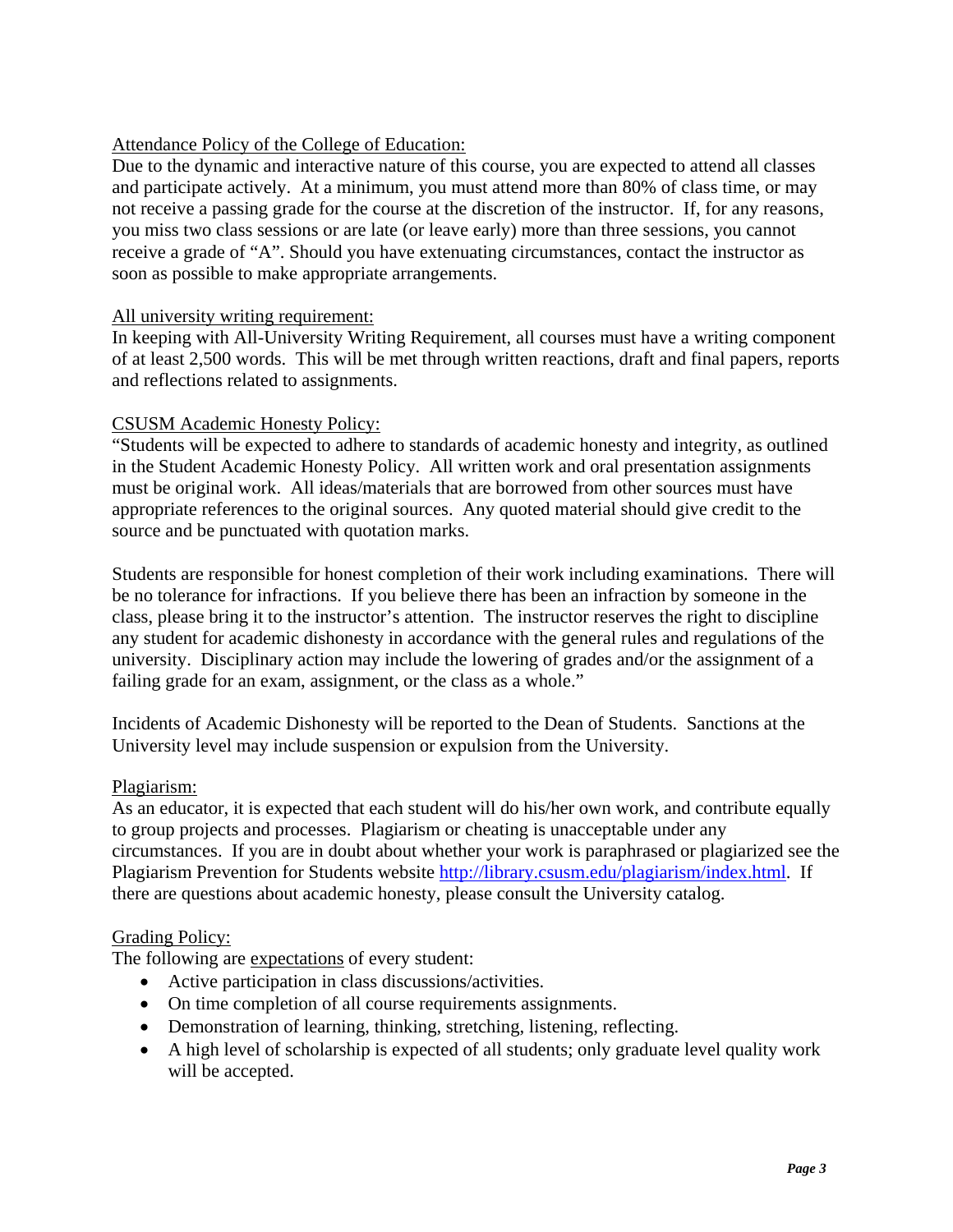- If you meet the above expectations at a level commensurate with graduate quality, you will receive a grade of "A".
- All assignments must be completed and at a high level for an "A".
- A grade of "B" is an honorable, acceptable grade in the program.
- Mastery of all work is encouraged and supported by edits and rewrites with permission of instructor.
- Late work will result in loss of grade points; there are no make up assignments for missed classes.

# Guidelines for 610 Assignments and grades

# **A. Report on Board Meeting: Grade 15 %**

- You can attend any Board meeting in any district; however, I recommend you attend a Board meeting in the district you serve unless you do so regularly. Then I recommend you attend a meeting in another district for comparison.
- Attend for a minimum of 2 hours of meeting time so you can several aspects of the meeting. Make every effort to be at the beginning of the meeting to observe any protocols among the elected officials, and between the board and staff.
- Look for and write your observations:
	- o A brief description of the meeting.
	- o Communications skills of Board members, superintendent and any staff who speaks.
	- o Leadership skills by whoever is running the meeting (president or chair), other board members, the superintendent and the staff.
	- $\circ$  Note the involvement by the staff Is it active or passive? Do staff members other than the superintendent participate? If so, who calls on them and what do they say?
	- o Who is in the audience? Are any members of the audience involved? If so, how?
	- o What is the overall tenor of the meeting?
	- o What actions are taken?
	- o Any other observations you notice pro or con or just an observation.
	- o What questions do you have about the process, the people, the actions, etc.
	- o Write up your observations using either narrative or bullet format.

#### **B. Book Review and Oral Report: Grade 25%**

You will prepare a written book review to turn in to the instructor and give to each member of the class. You will also give an oral report to the class.

**Written Report**: Your review should follow the guidelines used for reviewers of AASA (American Association of School Administrators) book reviews. AASA's purpose is to give readers guidance in spending their money and committing their time. AASA provides the book reviews as a consumer service.

1. In addition to thinking about your book in this "AASA review" way, your purpose is to glean key learnings you can share with the members of this class. What is in your book that could be helpful to administrators as they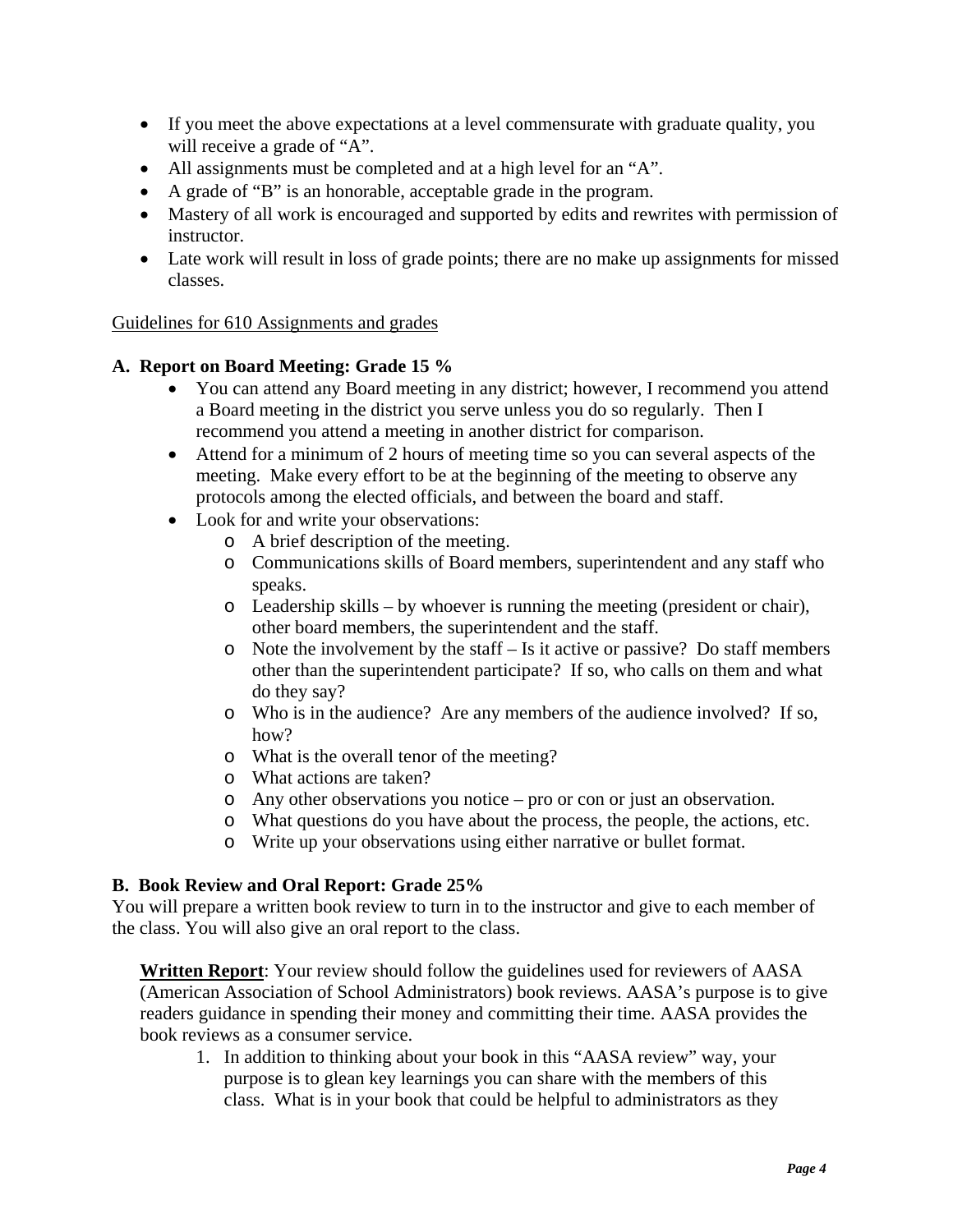deal with various issues? For example, could they benefit by reading this book and for what purpose.

- 2. Reviews should be written clearly (i.e., without jargon), concisely and cogently. Provide a critique of the book's merits, but please do not offer a chapter-bychapter summary of contents. If the book would or would not be particularly helpful in the hands of a superintendent, central office or site administrator, say so. And please do not use this hackneyed phrase: This book is a must-read.
- 3. Limit your review to no more than 2 pages, double-spaced (that's 6-8 paragraphs). Use 12-point font.
- 4. Type your byline at the top of the review and identify your current position.
- 5. Within the first paragraph, state the book's title and mention the author's name and his or her position, if you know it.
- 6. Devote the last paragraph (in parentheses) to ordering information. List, in this order, the following: title, author, publisher, publisher's address, year of publication, number of pages (and indicate "with index" if relevant), and the cost of the book in hardcover and/or soft cover, if the latter information is available to you.
- 7. Bring copies of your review (3-hole punched) for each class member and 1 copy for the professor. Be sure to include a copy in your portfolio.
- 8. The deadline for your review is the date of your oral presentation in class; you will sign up in class for this report. Note: Use the page of book reviews from AASA's The School Administrator for reference.

# **Oral Report**

- 1. You will have a minimum of 5 and maximum of 7 minutes to give your oral report on your book.
- 2. Do not read your report, rather give the class a brief overall picture of the book and some of the most important ideas you learned from the book.
- 3. Refer to #1 and #2 under the written report guidelines concerning the content.
- 4. Be sure to include your recommendation of whom the book is (or is not) useful and why.
- 5. You will provide a copy of your written review for each class member and one for the instructor.
- 6. Use powerpoint to support your presentation.

# **C. Readings: Grade 20%**

Each student will write **a one page summary** of an article for class sessions # 4, 5, 6, and 7. The articles can be from professional journals. The instructor will provide students with examples of the format.

#### **D. Class discussions and Case analyses: Grade 25%**

The class discussions, and reading and analyses of case studies will be on-going throughout the course. Students are expected to read, analyze and respond to the assigned cases and readings.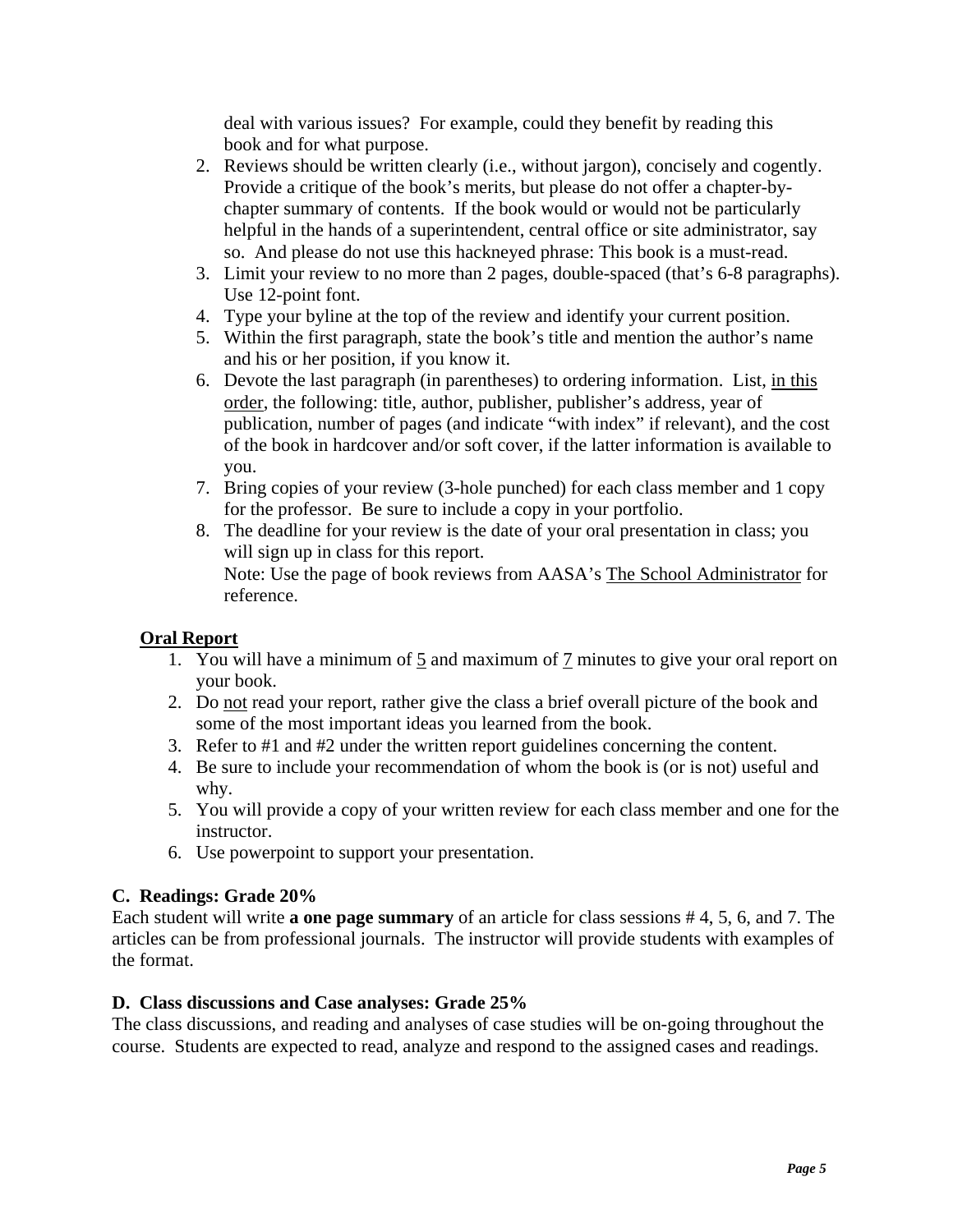### **E. Context Map Final Exercise: Grade 15%**

The instructor will explain this assignment further.

#### **EDAD 610 – Fall 2010**

#### **Class Schedule and Assignment due dates**

This schedule is a tentative guide for assignments and weekly discussions. The schedule is subject to change upon notice by the instructor. Changes in assignments may be posted in Cougar Courses (Moodle). Students are responsible for checking their CSUSM email on a regular basis for assignment revisions, updates, and cohort announcements.

#### Dr. Lindsey

| <b>Session</b>   | <b>Date</b>                                                   | <b>TENTATIVE Activities and assignments</b>                                                                                                                                                                                                                                                                   |
|------------------|---------------------------------------------------------------|---------------------------------------------------------------------------------------------------------------------------------------------------------------------------------------------------------------------------------------------------------------------------------------------------------------|
| <b>Session 1</b> | August 30, 2010                                               | Introductions and "Why I want to be an Administrator"<br>Overview of program, courses, and Field Experiences<br>Cohort activities and experiences by Dr. Lindsey and<br>Dr. Van Vooren.<br>Context Map: Seeing the 'big picture''<br>Introduction to Chance's Chapter 1 and Lindsey's Cultural<br>Proficiency |
| <b>Session 2</b> | September 6<br>Labor Day<br>Campus Closed-<br><b>NO CLASS</b> | Read Chance's Chapters 1-3 and prepare for text-based<br>discussions.<br>Work on Context Maps<br>Select books<br>Case analysis: Chap. 2                                                                                                                                                                       |
| <b>Session 3</b> | September 13                                                  | Role of Public Education in a Pluralistic Society,<br>Chance's Chapters 4 and 5<br>Case analysis: Chapters 4 and 5<br>Sign-up for Book Reviews<br><b>Context Maps due.</b>                                                                                                                                    |
| <b>Session 4</b> | September 20                                                  | Chance's Chapter 6<br>Case Analysis                                                                                                                                                                                                                                                                           |